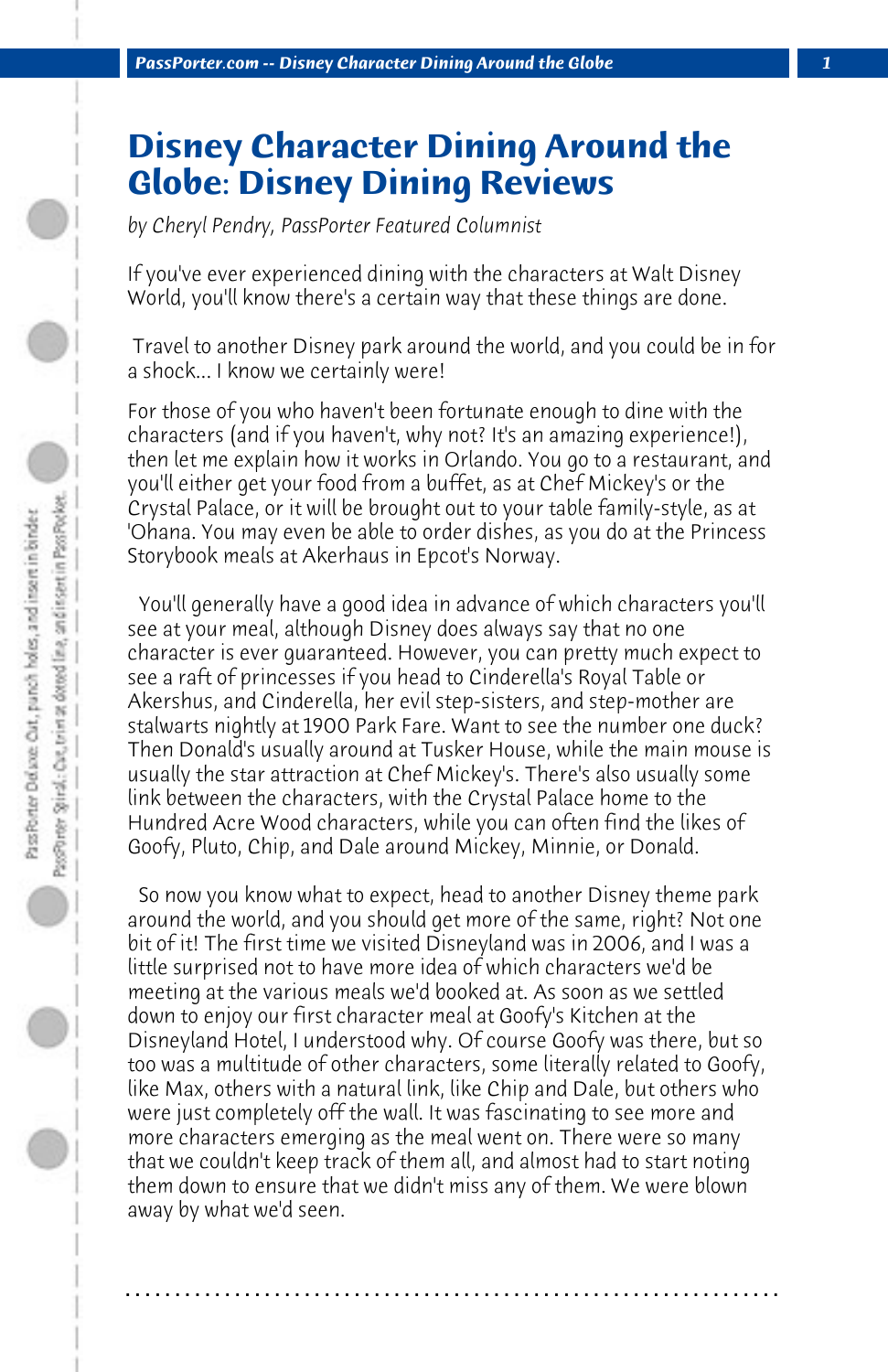It was more of the same when we visited the Plaza Inn for Minnie & Friends - Breakfast in the Park four years later, where we encountered at least 12 different characters. And it's obviously something that other Disney parks have stolen as an idea as well. In late 2008, we went to our first character meal at Disneyland Resort Paris, at Cafe Mickey in the Disney Village. Of course, given the name you'd expect to see Mickey Mouse, and indeed there he was, but once again, he was surrounded by a complete mismatch of friends, to put it bluntly! Where else can you find Eeyore, Friar Tuck, Tigger, Mr. Smee, Gepetto, Pluto, and King John in one place? We were delighted, especially as we hadn $\&$ #39;t seen some of those characters in the parks over recent years. When was the last time you saw King John, Gepetto, or Friar Tuck out in Walt Disney World?

 As the meal wore on, we discovered another huge difference in character meals here, compared to Walt Disney World. At places like 'Ohana and the Crystal Palace, the characters have a regular celebration, but in truth, they don $'$ ;t get that energetic, not like they do at Disneyland Paris. Watching Eeyore and Gepetto, both doing high energy dancing to the music that night, was something that will stay with me for the rest of my life. It  $\'$ ; nothing like the experience at Walt Disney World, perhaps something to do with the fact that the temperatures are a lot cooler here, so perhaps it  $\&\#39$ ; seasier to do here?

 It's something we also noticed at Hong Kong Disneyland, when we dined at the Enchanted Garden restaurant at the Hong Kong Disneyland Hotel. Although the characters made a lot of sense--essentially the "Fab Five," i.e. Mickey, Minnie, Donald, Goofy, and Pluto--they were certainly full of energy. Pluto, like any good dog, wanted constant attention, and we had an absolute ball with them, in a way that we don $\&$ #39;t necessarily get to enjoy in Walt Disney World. It may be a cultural thing, but there's a lot more physical interaction in Hong Kong, with Goofy hitting me on the head for example, than you tend to encounter in the American parks.

Something else that's very different if you visit Disneyland in California, that we haven $\&$ #39;t seen in any other Disney theme park, is the communication with the characters. Forget sign language, these guys go one step further, writing messages to you on the paper table cloths that they have here. We were staggered when we had an entire conversation with Chip on our first Disneyland trip, carefully covered up any time his handler walked past, only to have a similar experience with Captain Hook on our return last year. It certainly makes for a lot more fun, although obviously it does slow the circulation of characters down, making for a longer meal.

**. . . . . . . . . . . . . . . . . . . . . . . . . . . . . . . . . . . . . . . . . . . . . . . . . . . . . . . . . . . . . . . . . .**